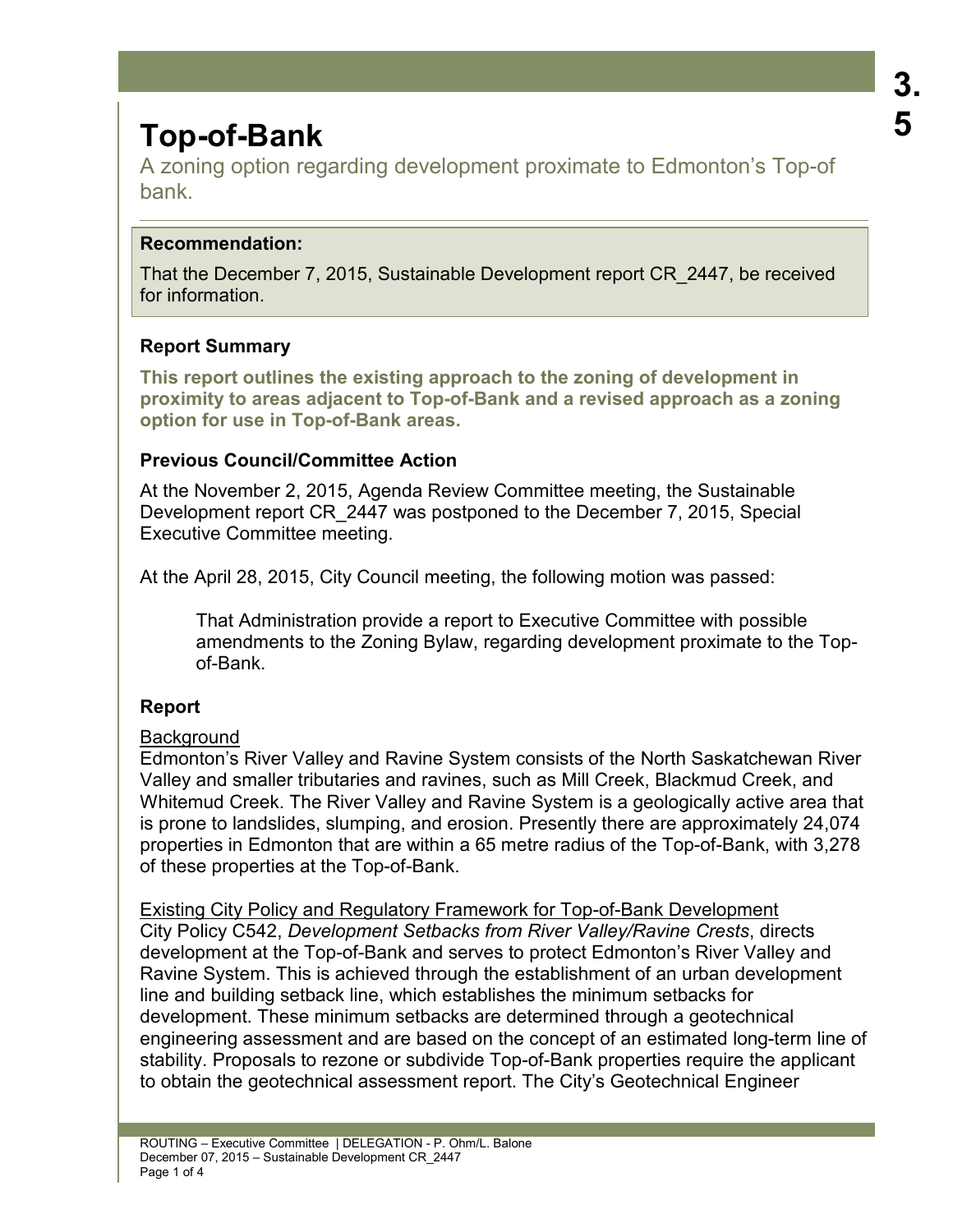#### **Top-of-Bank - A zoning option regarding development proximate to Edmonton's Top-of-Bank**

reviews the submitted geotechnical assessment and provides technical advice to the Development Authority. The final geotechnical recommendations for development restrictions are then translated into a Restrictive Covenant Agreement that is registered on title prior to Edmonton City Council approving the rezoning or prior to the endorsement of subdivision by the Chief Subdivision Officer.

It is important to note that many mature and established areas of the city were developed prior to the introduction of this risk mitigation approach and, therefore, do not have geotechnical assessment reports completed or restrictive covenants placed on the individual titles.

At the development permit stage, the Development Officer has the authority to require further reporting on the status of the slope and soil conditions at the Top-of-Bank to inform decisions about new developments (Section 14.1 of Zoning Bylaw), for properties that do not have a restrictive covenant or a completed geotechnical assessment report. By requiring the geotechnical assessment, the Development Authority, with the advice of the City's Geotechnical Engineer, can impose development permit conditions that align with the report's recommendations. A development permit condition cannot require a restrictive covenant be registered on title. However, the development permit conditions can align with the report's recommendations.

#### Approach in Other Alberta Municipalities

The City of Red Deer, located on the Red Deer River, addresses development proposals on sensitive lands in their land use bylaw as a component of the development permit application and development permit conditions stages. The regulations require a professional engineer to provide a geotechnical study for the site and a postconstruction certificate confirming that the development has been constructed in accordance with the recommendations of the geotechnical study. In addition, Red Deer has established policies within their intermunicipal and municipal development plans as well as within the City's River Valley and Tributaries Park Concept Plan. These policies require the dedication of environmental reserve for lands considered unsuitable for development. The Concept Plan establishes development buffers adjacent to the Plan's natural features, the Red Deer River (100 meter buffer), tributaries (60 meter buffer) and associated lakes, sloughs and wetlands (60 meter buffer).

The City of Lethbridge, situated on the Old Man River Valley, adopts a similar approach in that the River Valley Area Redevelopment Plan describes specific setback policies for development. In addition to this, the City has a low density residential zone that is employed for environmentally-sensitive sites and contains additional development regulations requiring a comprehensive siting plan to address the special environmental requirements of the site, including any alterations to the grade of a parcel, the direction of surface grade and how surface water run-off will be addressed. This zone is typically applied to the Top-of-Bank areas of the city, but is not widely used.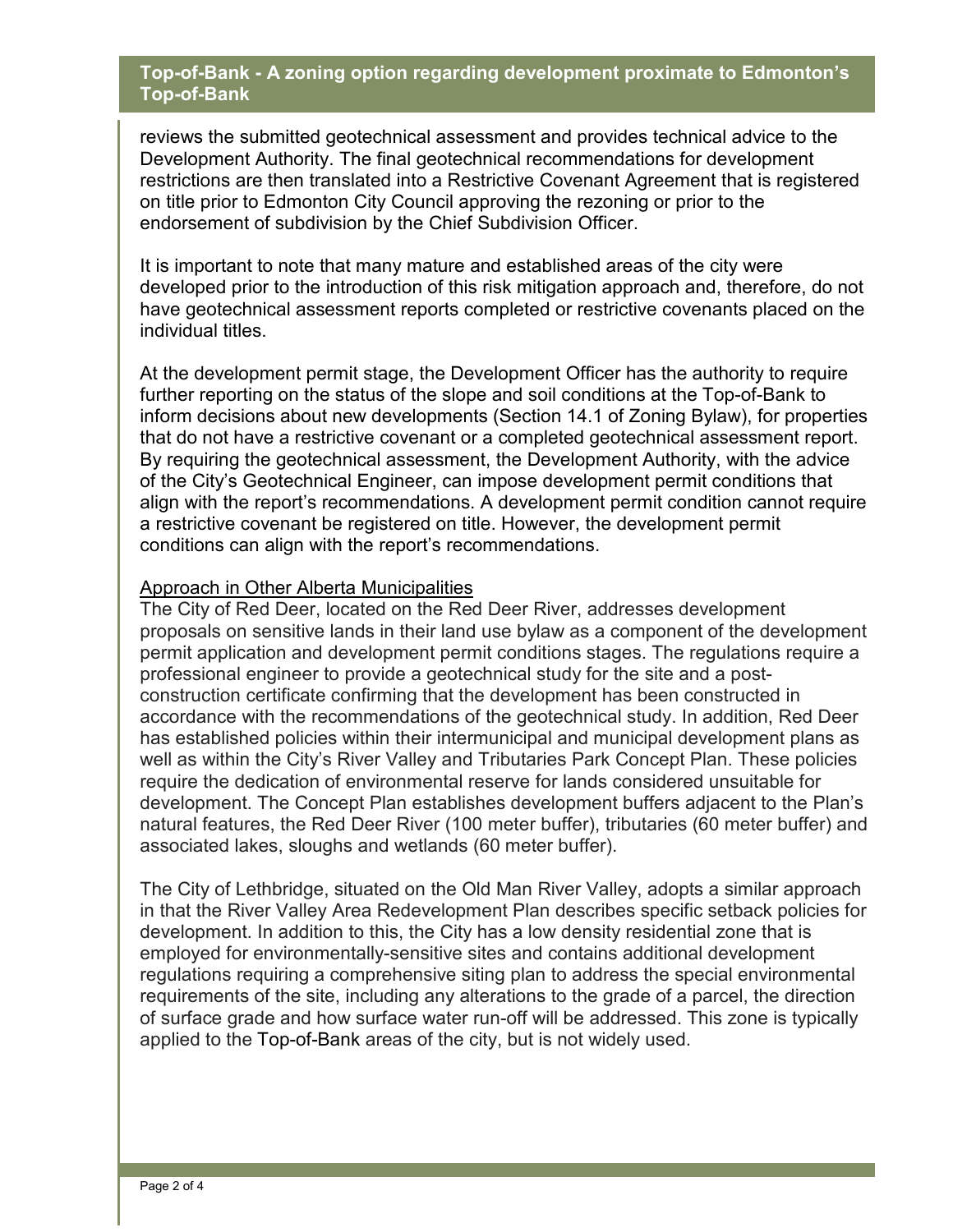#### **Top-of-Bank - A zoning option regarding development proximate to Edmonton's Top-of-Bank**

The City of Fort Saskatchewan, located on the North Saskatchewan River, has an established subdivision, rezoning, and development permit process that requires the submission of geotechnical reports prior to approval from the development authority. Like Edmonton's process, Fort Saskatchewan uses the results of these studies to inform development conditions and setbacks and to impose conditions necessary to mitigate any impacts a development many have and can require a restrictive covenant to be registered on title or any other environmental protection tool for the protection of land pursuant to the provisions of the *Municipal Government Act*.

#### Possible Approach – Create a New Low Density Residential Zone for Top-of-Bank **Properties**

A possible amendment is creating a new low density residential zone for Top-of-Bank properties. A conceptual description of the new zone is included in Attachment 1 - Conceptual Description of Top-of-Bank Zone. This option would trigger the requirement for a geotechnical study and the associated restrictive covenant. In order to foster the use of this new zone and offset the cost of a geotechnical report, exploring the inclusion of incentives within the zone may be considered; such as increasing allowable height, site coverage, reducing setbacks or preserving existing lot widths (restricting subdivisions).

Landowners interested in applying to rezone their properties would be required to coordinate with adjacent property owners (recommend the entire block or blocks) and make a joint land development application to the City. Landowners would be required to provide a geotechnical assessment report and register restrictive covenants which prohibits development occurring beyond the recommended building setback line as well as other activities that could impact the integrity of the River Valley and Ravine System slopes.

Further consultation and analysis of the proposed incentives versus the costs associated with rezoning and preparing geotechnical studies may be required to accurately determine whether there is an interest for this type of zoning option.

#### **Conclusion**

The current City Policy and regulatory framework remain a feasible approach to obtaining restrictive covenants and the appropriate development setbacks at the Top-of-Bank for new developments and for redevelopments in existing mature and established areas. However, there may be value in further exploring the potential for a new Top-of-Bank zone to apply in mature and established areas that are unlikely to see significant redevelopment. If Executive Committee would like Administration to develop a new zone for Top-of-Bank application, similar to that described in Attachment 1 - Conceptual Description of Top-of-Bank Zone, it should direct Administration to return to a future Executive Committee meeting with a draft zone.

#### **Policy**

*The Way We Grow*, Municipal Development Plan, Bylaw 15100